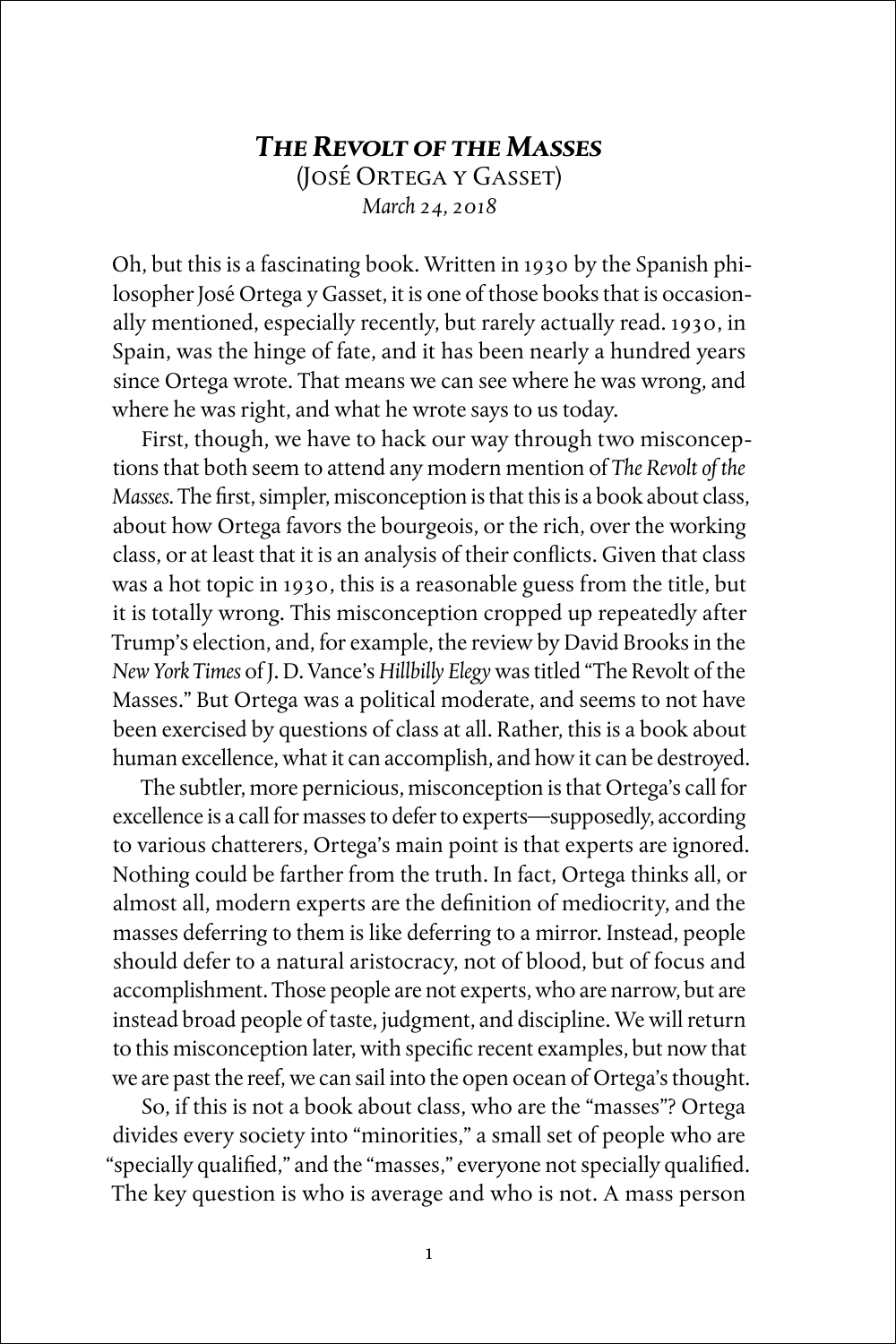feels as if he is "just like everybody," that he is not particularly special, and not only does this not concern him, he celebrates the fact. (Thus, someone who examines his talents and concludes he is mediocre, and feels that is a problem, is not a mass man.) But this, of course, begs the question—what makes a person above average or, in Ortega's term, "specially qualified"? They are those who make personal demands for excellence upon themselves, and live in that way. This makes them the minority, by definition. They may not fulfil those demands; it is the demand being made, that alone, which makes the person a minority. In contrast, mass men "demand nothing special of themselves, but [ ] to live is to be every moment what they already are, without imposing on themselves any effort toward perfection."

The minority, the elite, are thus not coterminous with traditional aristocracy or a ruling class. Ortega acknowledges that in traditional social elites excellence is more likely to be found, but mere heredity does not make a person place demands on himself, so an aristocrat by blood can be a mass man just like a peasant or a steelworker—and a peasant or a steelworker can be a member of the minority. The class of intellectuals, in particular, fancy themselves to be above the masses, but are often vulgar pseudo-intellectuals, swept along by lazy, commonplace thinking, and therefore mass men. Children of the excellent frequently ride on their parents' accomplishments; they thereby become mass men themselves. Ortega wants "nobility" to mean not nobility of blood, but to restore the meaning of "noble" as "well-known, that is, known by everyone, famous, he who has made himself known by excelling the anonymous mass." Anyone can do this, from any walk of life, but few do, human nature being what it is.

Having gotten definitions out of the way, Ortega's first substantive point is that in the past, the mass was content to exist in the background, ceding to the minority such higher-level societal functions as art, government and political judgment. No more. Now, the mass assert their right to dictate in all such areas, without having to demand from themselves, much less achieve, excellence. In politics, this is "hyperdemocracy," and Ortega thinks it a degradation. In other areas, such as philosophy (Ortega's specialty), it means that readers (and, today, listeners and YouTube watchers), do so "with the view, not of learning from the writer, but rather, of pronouncing judgment on him when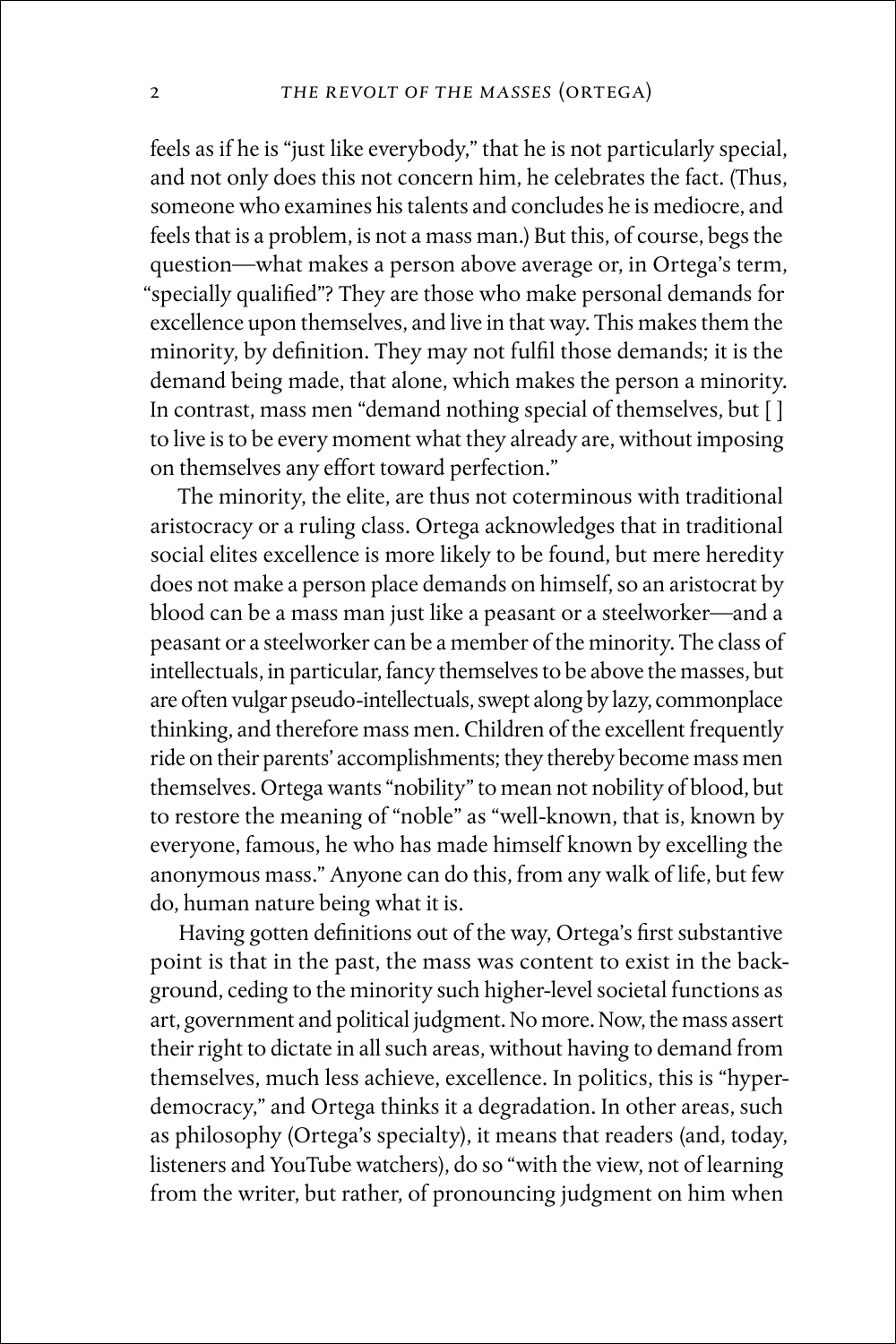he is not in agreement with the commonplaces that the said reader carries in his head." It's not that the mass man thinks he's an expert. "The characteristic of the hour is that the commonplace mind, knowing itself to be commonplace, has the assurance to proclaim the rights of the commonplace and to impose them wherever it will. . . . The mass crushes beneath it everything that is different, everything that is excellent, individual, qualified and select." Mediocrity rules, and does not care that it is mediocre.

All this is a new thing in our history, but not in world history. It can be found in the declining years of Rome, among other places. Ortega ascribes its modern growth, though, not to decline, but to liberal democracy, to the discovery of the abstract sovereignty of the individual. He doesn't dislike liberal democracy—quite the contrary, he thinks both that it's great, and that it's inevitable and broadly irreversible, as I discuss further below. But if the individual is sovereign, we should not be surprised if each man treats himself as if he is indeed sovereign.

None of this implies decadence—contra Oswald Spengler, Ortega thinks that relative to the nineteenth century, which viewed itself as a time of "plenitude" when the destination of society had been reached, the twentieth century, viewing the future as open-ended and in flux, is in many ways superior. (At this point, you have to remember it's 1930, look around you at the world of 2018, as well as the past hundred years, then chuckle grimly and draw your own conclusions.) But the twentieth century takes it too far, because the mass men dominate, and they have "lost all respect, all consideration for the past." Thus, the mass men both see the future as open, but assured, and themselves as perfect and satisfied. That's a dangerous combination, for it leads to a world "empty of purposes, anticipations, ideals." It was those things the minority supplied, and it was those things that drove the world forward. Now, with the triumph of the masses, nobody supplies those things. So the twentieth century is an apogee—but the nature of apogees is there is nowhere to go but down.

Thus, the nineteenth century, for all its accomplishments, also gave us the rise of the mass man, and the mass man will, unless his rise is constrained, within thirty years, "send our continent back to barbarism." (This is a book quite explicitly about Europe. America is treated as close to a non-entity, with thinly veiled contempt. And Europe is defined as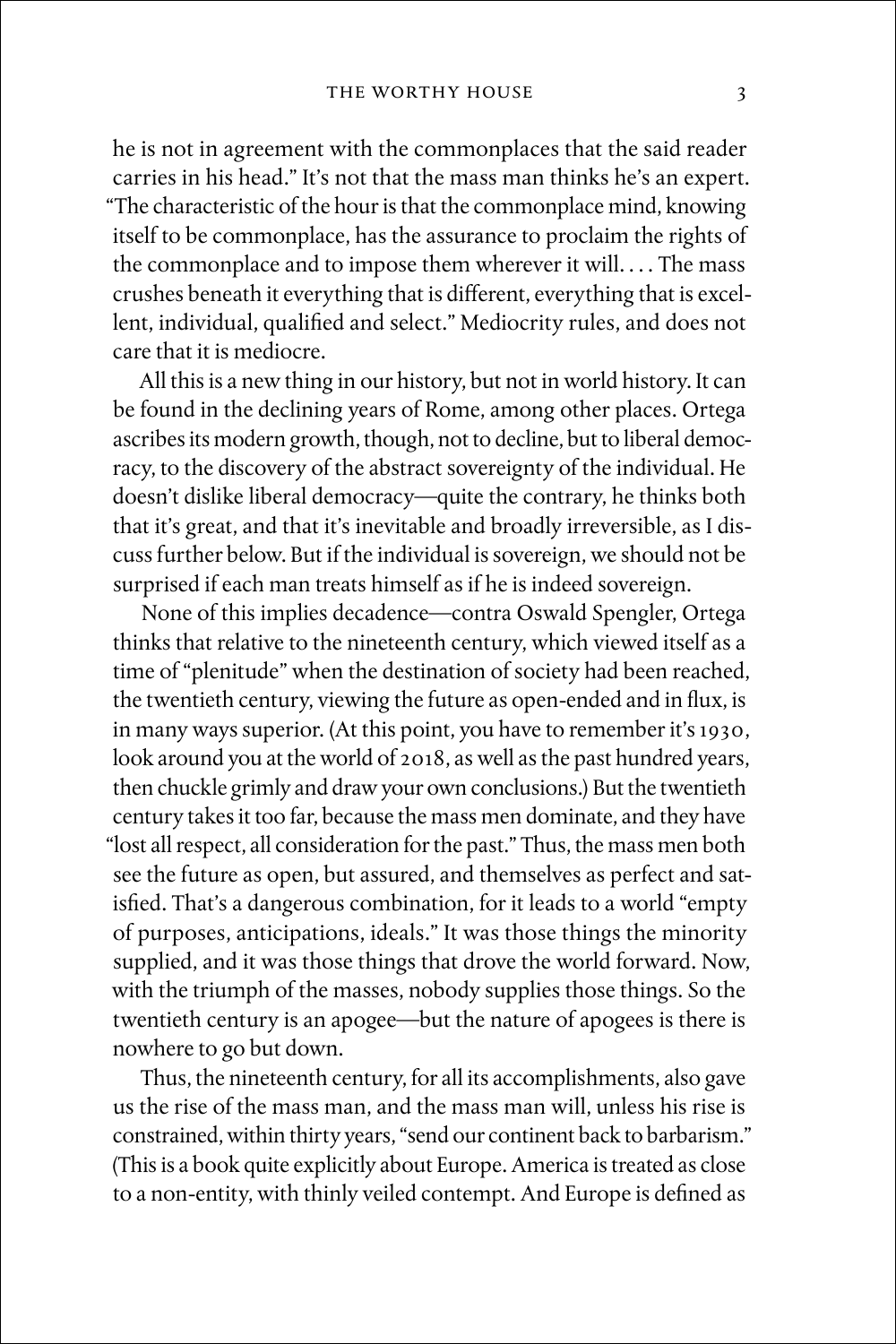France, Germany, and England—it does not, for these purposes, really even include Spain.) The mass man, for example, feels that he himself is qualified to decide, and should decide, political matters, rather than his vote "supporting the decision of one minority or another." That will lead to the disappearance of liberal democracy, which Ortega regards as man's highest political achievement ("legislative technique"), but it will also lead to the end of "industrial technique," since the pursuit of technical excellence by minorities drives industry forward, just like other pursuit of excellence drives political organization forward.

It is this latter "industrial technique," this combination of "scientific experiment and industrialism," that Ortega names "technism." Technism has allowed the mass man to escape the feeling that dominated all prior societies, that of material scarcity and restrictions. At the same time, liberal democracy makes the mass man believe that he is master of his psychic and political destiny. Thus, the mass man feels in his bones that life is now "exempt from restrictions" on every level. That is to say, in modern parlance, he is emancipated. "The world which surrounds the new man from his birth does not compel him to limit himself in any fashion, it sets up no veto in opposition to him; on the contrary, it incites his appetite, which in principle can increase indefinitely." Ortega's objection is not that appetites increasing is bad; he did not foresee the logical endpoint of total emancipation, which is total autonomy combined with total tyranny and a denial of basic reality. Instead, his objection is that the mass man fails to appreciate that all this, that benefits him, was created with great toil by the excellence of minorities; he thinks it manna from heaven. What characterizes the mass man is inertia—the opposite of the ceaseless, self-generated search for excellence that characterizes the truly noble. And this failure to understand the sources of the bounty that blesses him, his "radical ingratitude," combined with the new dominance of the mass man over society, means it will all disappear, and barbarism will return, as excellence flees.

For Ortega, such barbarism isn't of the type that, looking backward, the twentieth century actually delivered. Rather, "barbarism is the absence of standards to which appeal can be made." That seems like not a fatal problem, but it is. No standards, no progress, only regress. Certainly, mass men are the creators of such tripe as Syndicalism, Fascism (explicitly in the Mussolini sense) and, Communism ("a monotonous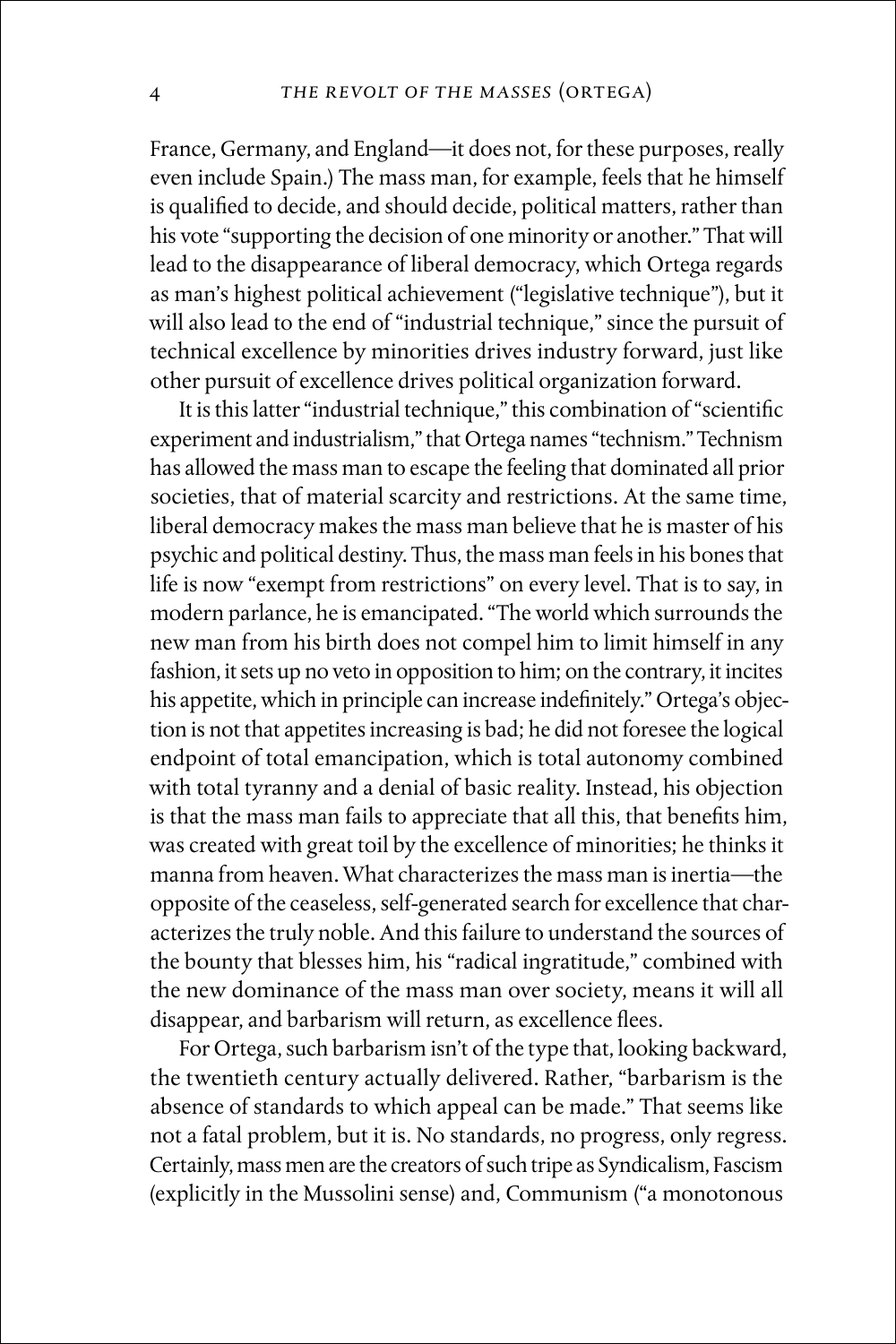repetition of the eternal revolution," oblivious to history, like all these movements). They are created by "the type of man who does not want to give reasons or to be right, but simply shows himself resolved to impose his opinions. This is the new thing: the right not to be reasonable, the 'reason of unreason.' . . . Hence his ideas are in effect nothing more than appetites in words. . . ." (Ortega would not have enjoyed spending time on Facebook, much less Twitter.) When mass men of politics say they are "done with discussions," this is what they mean. It implies also that "direct action," that is, violence, becomes not the *ultima ratio*, the final argument when all others are through, but the *prima ratio*, the first argument. This is always true, "at every epoch when the mass, for one purpose or another, has taken a part in public life." In all areas, what is recognized by the excellent, the minorities, in all times as "civilized," from literature, to sexual relations, to art, to manners, to justice, decays. It is those standards for those things that make "the community, common life" possible. Result of their end: barbarism, if we don't change course.

We can certainly see this degradation of all standards today, to a degree that makes Ortega's prescience startling (although he was far off the mark on one matter, which I talk about last). Not only is the mass man as Ortega defines him far more dominant, over the whole Western world, than in Ortega's time, but we see the barbarism Ortega identifies has long since arrived. Certainly almost nobody demands excellence in any field; instead, the mass men who rule demand such rubbish as "diversity and inclusion," the wholesale granting of unearned benefits on the basis of (preferred) immutable characteristics. The very idea that there is such a thing as excellence is denied as a matter of course. Similarly with the political processes Ortega identifies. We hear all the time, mostly from the Left but also from the Right, that the time for discussion is over, and the time for action is here, by which the speaker means "conform to my unreasoned and emotion-driven demands or be crushed." (Such language is all over the latest push to confiscate firearms, for example, along with other forms of knuckle-dragging political behavior that would have horrified Ortega, with his focus on high rationality and political liberty.) And, more broadly, what characterizes everything in the West is a call for total autonomy implemented,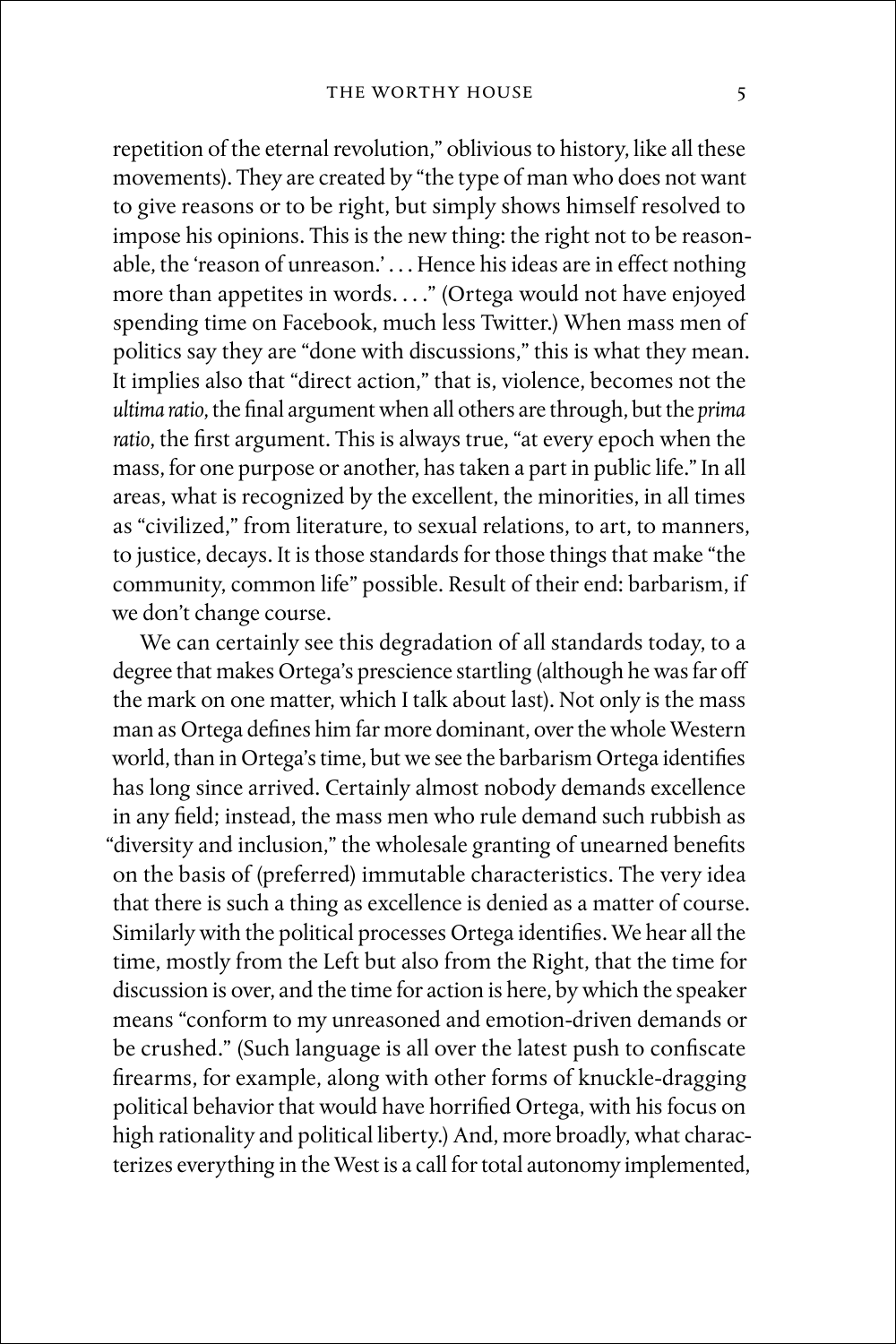if necessary, by government tyranny, and a rejection of any standards as an offense against emancipation.

Ortega believed that as long as the minority of the excellent dominates, progress is inevitable. And the reverse is also true. Therefore, Ortega would, perhaps, not be surprised by the situation today. Moreover, since barbarism has arrived in the form of the domination of mass men, it is natural that a portion of those mass men hold themselves out as the minority, as the elites. But, of course, they are merely the rulers—they do not actually demand of themselves any pursuit of excellence at all. The names of categories are maintained, in art, politics, and culture, but they are hollow, for the standards are set by mass men clothed in false skins. So, it is entirely possible, if standards have decayed and barbarism returned, for there to be nobody at all to whom the masses can turn for guidance. The polestar may simply have winked out, to, perhaps, be restored at a time to be announced, when the world is remade.

Thus, *The Revolt of the Masses* feels surprisingly fresh, given not only its age but all the water that has passed under the bridge since it was written. Yes, Ortega does display a simplistic, if touching, faith, in liberal democracy, which has since his time shown its deficiency. The Europe of 1930 is the triumph of "liberal democracy and technical knowledge," shown by, among other things, a tripling of the population of Europe. (Ortega is wrong here, of course—there is no necessary, or actual historical, linkage of liberal democracy with the rise of technical knowledge or its impacts in the Industrial Revolution.) He concludes that "liberal democracy based on technical knowledge is the highest type of public life hitherto known," and though it might be possible to imagine a better, anything better must continue to embody both liberal democracy and technical knowledge, and that it would be "suicidal" to return to any pre-nineteenth-century form. It is the "truth of destiny."

That was a supportable argument, maybe, in 1930, but not now. True, the term no longer means what it meant for Ortega. For him, it meant political liberty, "consideration for one's neighbor," "indirect action" (i.e., a rejection of violence), and, explicitly, universal suffrage where the mass of voters chose among programs offered by their betters. Today, it means, as Ryszard Legutko says, "coercion to freedom," where no political liberty is offered to those opposed to unbridled autonomy, and democracy means only being allowed to vote for what today's elites,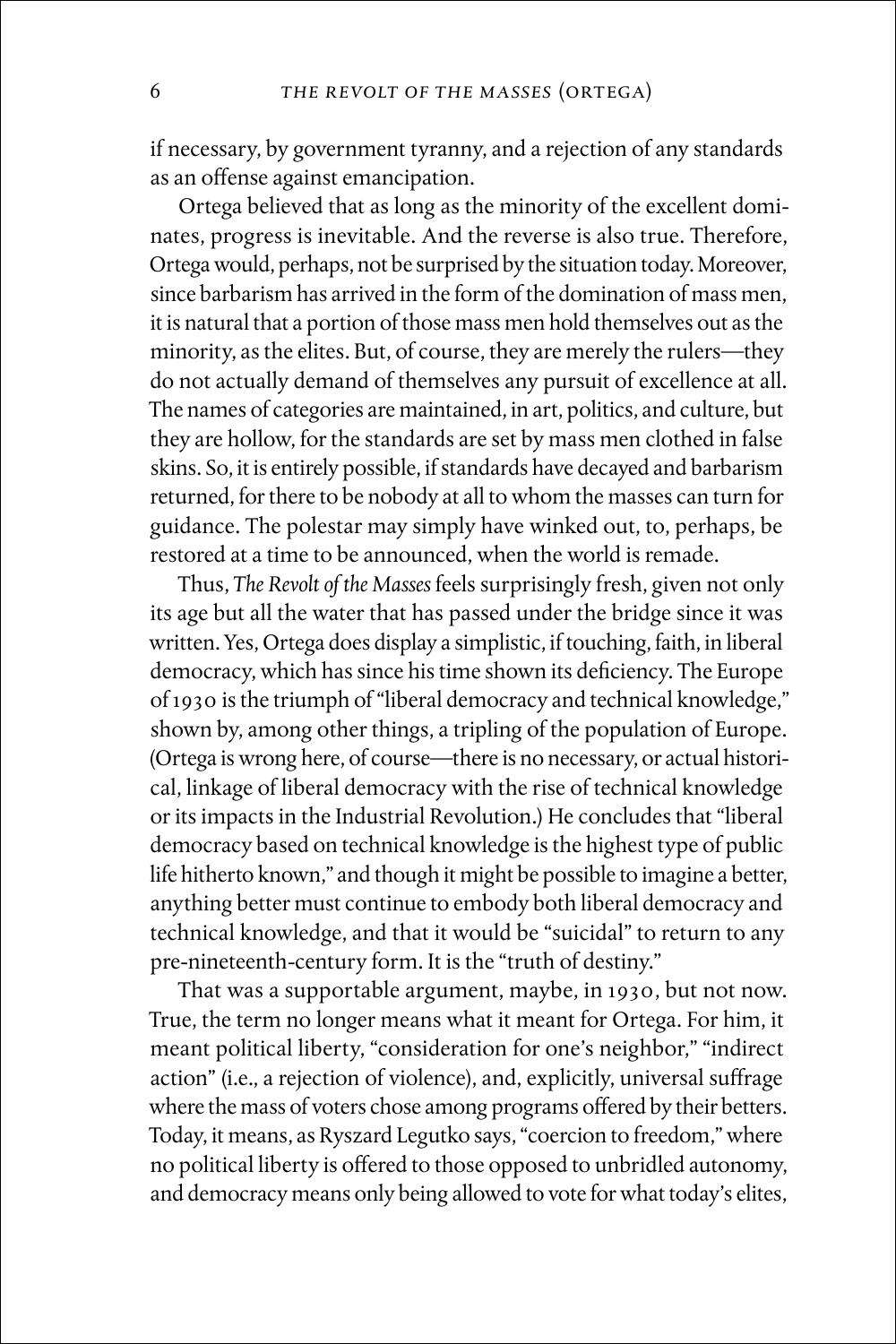who are not Ortega's minority, allow. Ortega thought liberal democracy "announces the determination to share existence with the enemy." Those who today howl "I can tolerate anything but intolerance" can have nothing in common with this sentiment. So perhaps we can say that Ortega may have been right, but liberal democracy as he used the term is dead, a casualty of the barbarism he feared, replaced by its zombie equivalent (although probably such zombification was inevitable, in the nature of liberal democracy, as several recent writers have claimed).

As I promised, let's turn back to the second misconception about Ortega's thoughts, regarding "experts." In the past few years, there have been minor outbreaks of renewed interest in Ortega's thoughts, always facile. For example, in the *Atlantic*, a colloquy recently appeared between a staff writer and a reader, where the statement was endorsed by both, that Ortega "describes a movement that appeals to a cross-section of non-intellectual people across class lines that seems to parallel Donald Trump's cross-cultural appeal. There it seemed to lead to Fascism." Ortega would have a conniption. His objection is not that the mass man fails to be intellectual; it is that the mass man does not pursue excellence. For the most part, Ortega loathes modern intellectuals as the very worst type of mass man. Nor does he make any suggestion at all that mass men lead to Fascism; rather, he says that the domination of mass men leads to regression in political organization, one possible end of which is Fascism. The *Atlantic* colloquy continues, with such gems as "[T]he digital age seems to have trouble accepting 'elite' consensus regarding complex topics such as climate change (and gun control, evolution and tax policy, among many other subjects where the vast majority of scientists, economists, etc., accept certain basic facts that are rejected by large swaths of the public)." Ortega did not care about what scientists and economists had to say. At all. He would call them ignoramuses, narrow men whose narrow learning did not qualify them to say anything at all to society at large, especially about topics not subject to rigid calculation. His "elites" were men of excellence and broad learning, not sophists and calculators.

To Ortega, "special qualifications" are not those of experts. Our experts are scientists and similar types who are narrow and ignorant outside of a tiny area, yet presume to think otherwise. His leaders, to whom the mass should defer, are men of great mind, not technicians.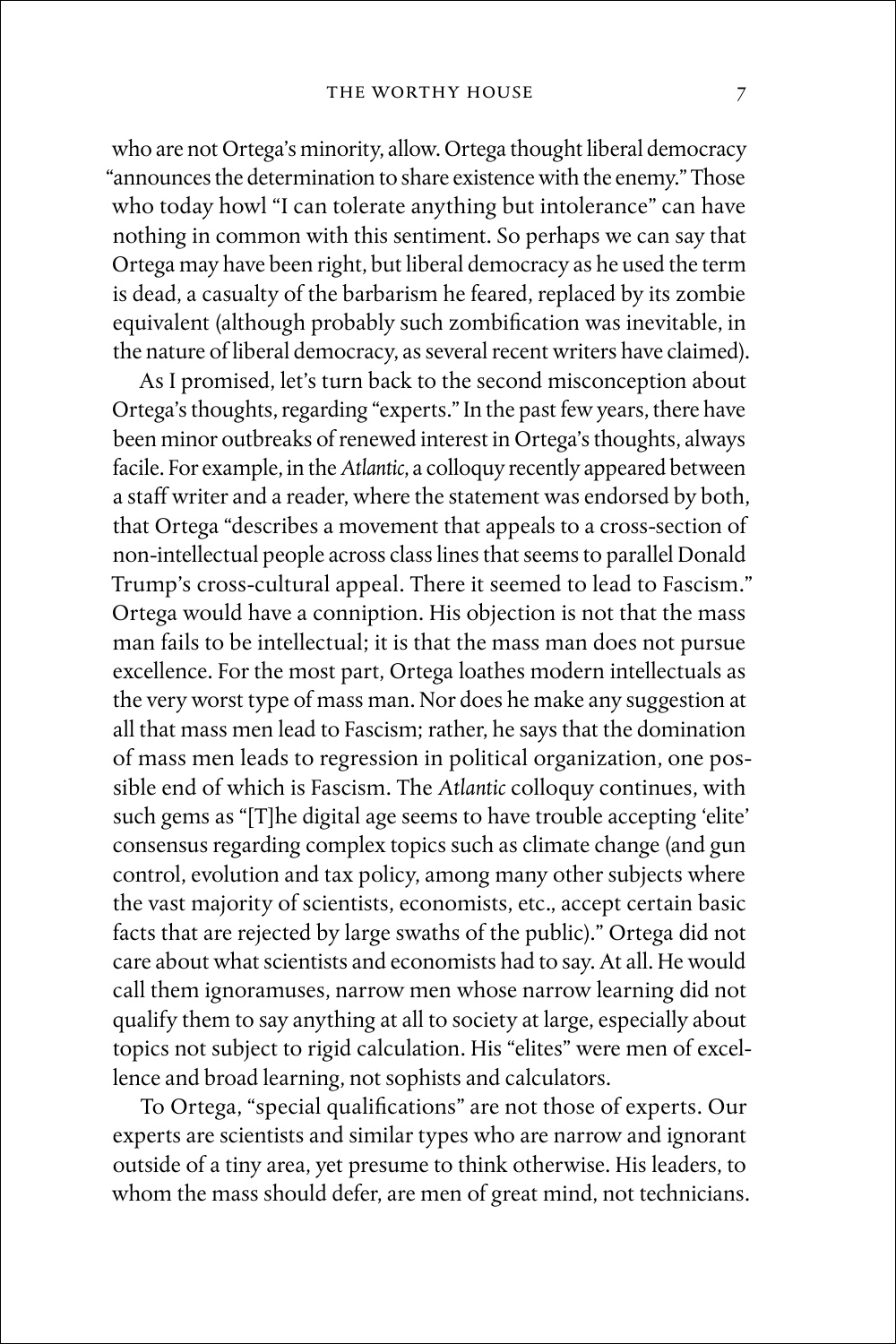They are aristocrats. In fact, Ortega despises the " 'man of science,' the high-point of European humanity," as being actually "the prototype of the mass man." This is because the days of scientific discoveries by generalists, like Newton, are over, and the days of narrow specialization by each scientist are here. Science itself is not specialized, and in fact must be informed by areas outside science—but scientific work, today, must be specialized. The days of encyclopedic minds are gone, and what we have are specialists, each only knowledgeable in "the small corner of which he is an active investigator." Given this hyper-specialization, men who are overall mediocre, rather than excellent, can actually keep science advancing (this is today called the "Ortega Hypothesis"), because "a fair amount of the things that have to be done in physics or biology is mechanical work of the mind which can be done by anyone, or almost anyone." But such men think they are excellent, even though each "knows very well his own tiny corner of the universe; [but] he is radically ignorant of all the rest." He is a "learned ignoramus," which is bad enough, but worse is in store, for "By specializing him, civilization has made him hermetic and self-satisfied within his limitations; but this very inner feeling of dominance and worth will induce him to wish to predominate outside his specialty. The result is . . . that he will behave in almost all spheres of life as does the unqualified, the mass-man."

This is what we see, most of the time, when people demand that the public listen to "experts"—that we listen to specialists in one area who are thereby presumed to be competent to lecture us in areas either only loosely related, or, more often, wholly unrelated. The names are endless, but include everyone from Bill Nye to Stephen Hawking. It is these specialists, Ortega says, who exist in a state of " 'not-listening,' of not submitting to higher courts of appeal," a characteristic of the mass man. That is, the experts we are told today we must listen to are, for Ortega, the archetypical mass men, whom we should ignore, and to whom we listen to at our peril.

Finally, Ortega veers off the mark in his last chapter, which covers a third of the book. Here, he extols the need for a European superstate. This chapter has various insights, including that force follows public opinion, and that if Europe does not rule the world, it is not clear that anyone will or can, leading inevitably to "universal barbarism." His analysis of nationalism is interesting ("In defending the nation we are